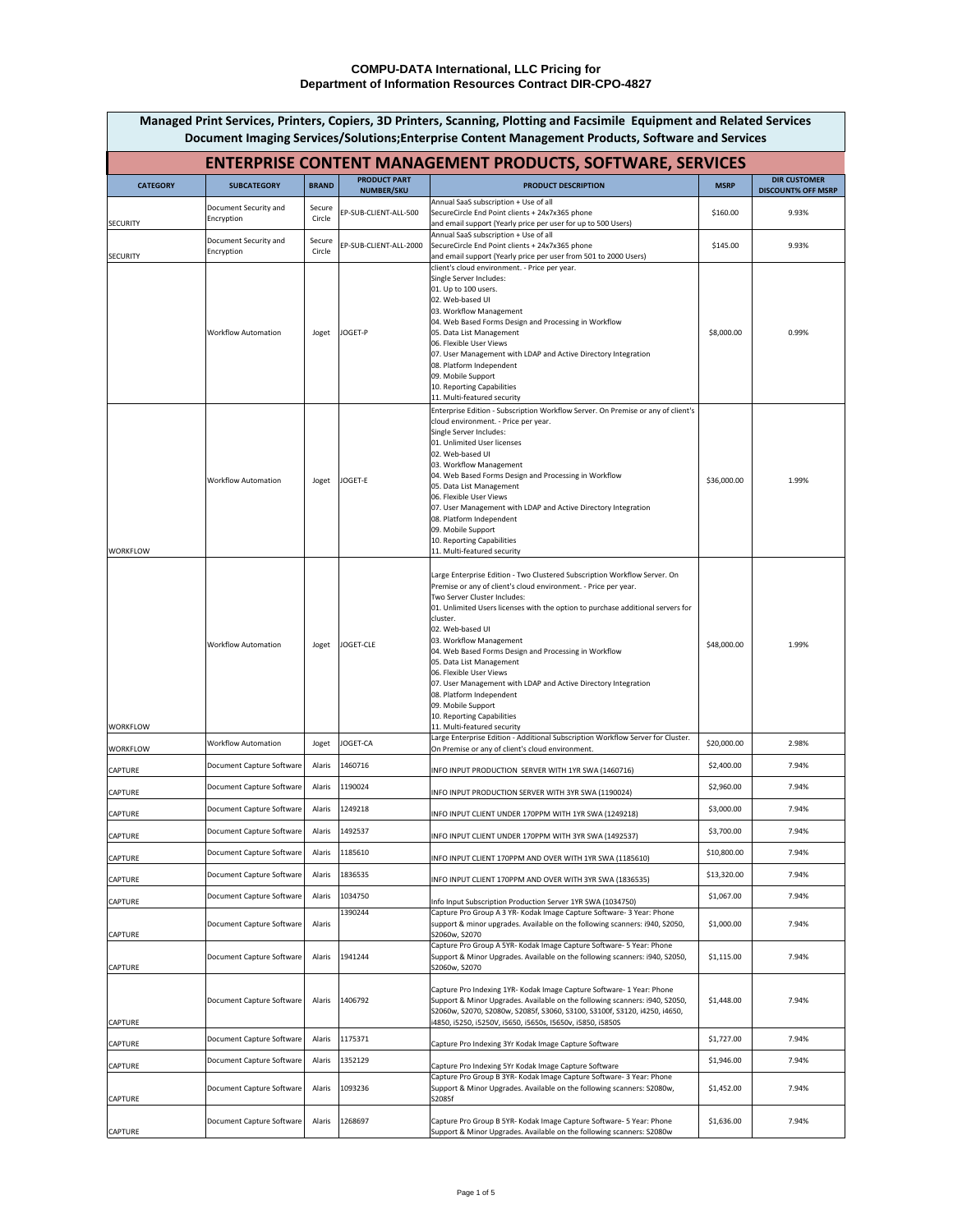| Capture Pro Group C 1YR- Kodak Image Capture Software- 1 Year: Phone<br>Support & Minor Upgrades. Available on the following scanners: S3060, S3100,<br>Document Capture Software<br>1206986<br>\$2,554.00<br>7.94%<br>Alaris<br>S3100f<br>Capture Pro Group C 3YR- Kodak Image Capture Software- 3 Year: Phone<br>Support & Minor Upgrades. Available on the following scanners: S3060, S3100,<br>Document Capture Software<br>1021559<br>\$2,987.00<br>7.94%<br>Alaris<br>S3100f<br>Capture Pro Group C 5YR- Kodak Image Capture Software- 5 Year: Phone<br>1193861<br>Support & Minor Upgrades. Available on the following scanners: S3060, S3100,<br>\$3,328.00<br>Document Capture Software<br>Alaris<br>7.94%<br><b>CAPTURE</b><br>S3100f<br>Capture Pro Group D 1YR- Kodak Image Capture Software- 1 Year: Phone<br>1282102<br>\$3,212.74<br>7.94%<br>Document Capture Software<br>Alaris<br><b>CAPTURE</b><br>Support & Minor Upgrades. Available on the following scanners: S3120<br>Capture Pro Group D 3YR- Kodak Image Capture Software-3Year: Phone<br>Document Capture Software<br>1374735<br>\$3,808.52<br>7.94%<br>Alaris<br><b>CAPTURE</b><br>Support & Minor Upgrades. Available on the following scanners: S3120<br>Capture Pro Group D 5YR- Kodak Image Capture Software- 5 Year: Phone<br>1014653<br>\$4,275.17<br>7.94%<br>Document Capture Software<br>Alaris<br><b>CAPTURE</b><br>Support & Minor Upgrades. Available on the following scanners: S3120<br>Capture Pro Group DX 1YR- Kodak Image Capture Software- 1 Year: Phone<br>1866961<br>\$6,181.00<br>Document Capture Software<br>Alaris<br>7.94%<br><b>CAPTURE</b><br>Support & Minor Upgrades. Available on the following scanners: i4250<br>Capture Pro Group DX 3YR- Kodak Image Capture Software- 3 Year: Phone<br>Document Capture Software<br>1109602<br>7.94%<br>\$7,484.00<br>Alaris<br><b>CAPTURE</b><br>Support & Minor Upgrades. Available on the following scanners: i4250<br>Capture Pro Group DX 5YR- Kodak Image Capture Software- 5 Year: Phone<br>Document Capture Software<br>1246644<br>\$8,507.00<br>7.94%<br>Alaris<br><b>CAPTURE</b><br>Support & Minor Upgrades. Available on the following scanners: i4250<br>Capture Pro Group E 1YR- Kodak Image Capture Software- 1 Year: Phone<br>Support & Minor Upgrades. Available on the following scanners: i4650, i4850,<br>\$9,560.00<br>Document Capture Software<br>1323658<br>7.94%<br>Alaris<br><b>CAPTURE</b><br>i5250, i5250V<br>Capture Pro Group E 3YR- Kodak Image Capture Software- 3 Year: Phone<br>Document Capture Software<br>1186519<br>Support & Minor Upgrades. Available on the following scanners: i4650, i4850,<br>\$11,675.00<br>7.94%<br>Alaris<br><b>CAPTURE</b><br>i5250, i5250V<br>Capture Pro Group E 5YR- Kodak Image Capture Software- 5 Year: Phone<br>Support & Minor Upgrades. Available on the following scanners: i4650, i4850,<br>Document Capture Software<br>1089457<br>\$13,336.00<br>7.94%<br>Alaris<br><b>CAPTURE</b><br>i5250, i5250V<br>Capture Pro Group F 1YR- Kodak Image Capture Software- 1 Year: Phone<br>Support & Minor Upgrades. Available on the following scanners: i5650, i5650s,<br>1587468<br>\$12,832.00<br>Document Capture Software<br>7.94%<br>Alaris<br><b>CAPTURE</b><br><b>I5650v</b><br>Capture Pro Group F 3YR- Kodak Image Capture Software- 3 Year: Phone<br>Document Capture Software<br>1904879<br>Support & Minor Upgrades. Available on the following scanners: i5650, i5650s,<br>7.94%<br>\$15,488.00<br>Alaris<br><b>CAPTURE</b><br>I5650v<br>Capture Pro Group F 5YR- Kodak Image Capture Software- 5 Year: Phone<br>Support & Minor Upgrades. Available on the following scanners: i5650, i5650s,<br>1647759<br>\$17,728.00<br>7.94%<br>Document Capture Software<br>Alaris<br><b>CAPTURE</b><br><b>I5650v</b><br>Capture Pro Group G 1YR- Kodak Image Capture Software- 1 Year: Phone<br>1409044<br>\$19,816.00<br>Document Capture Software<br>7.94%<br>Alaris<br><b>CAPTURE</b><br>Support & Minor Upgrades. Available on the following scanners: i5850, i5850S<br>Capture Pro Group G 3YR- Kodak Image Capture Software- 3 Year: Phone<br>Document Capture Software<br>1180462<br>\$24,389.00<br>7.94%<br>Alaris<br><b>CAPTURE</b><br>Support & Minor Upgrades. Available on the following scanners: i5850, i5850S<br>Capture Pro Group G 5YR- Kodak Image Capture Software- 5 Year: Phone<br>1458371<br>\$27,982.00<br>7.94%<br>Document Capture Software<br>Alaris<br><b>CAPTURE</b><br>Support & Minor Upgrades. Available on the following scanners: i5850, i5850S<br>1394741<br>\$6,778.00<br>Document Capture Software<br>Alaris<br>7.94%<br><b>CAPTURE</b><br>Capture Pro Auto Import 1Yr Kodak Image Capture Software<br>1837483<br>\$8,224.00<br>Document Capture Software<br>Alaris<br>7.94%<br><b>CAPTURE</b><br>Capture Pro Auto Import 3Yr Kodak Image Capture Software<br>\$9,360.00<br><b>Document Capture Software</b><br>1048982<br>7.94%<br>Alaris<br><b>CAPTURE</b><br>Capture Pro Auto Import 5Yr Kodak Image Capture Software<br>DAFCapture Pro <sup>™</sup> (Desktop Version) - Capture Desktop Solution<br>This software and hardware solution bundle provides for a flexible integrated<br>solution delivering both desktop and batch capture of paper and electronic<br>documents for low and highend scanners. The bundled software provides for<br>extended form lengths with automatic stitching of images and integration with<br>ISYS and Twain compatible scanners. Various format outputs are supported for<br>both standard and extended length documents and integration with Microsoft<br>Price based on<br>Document Management<br>COMPU-<br>Price based on scanner<br>Office products. Bundle includes: DAFConnect® single user license and Kodak<br>DAFCapture Pro<br><b>ECM</b><br>scanner model<br><b>DATA</b><br>Software<br>model used<br>Standalone Capture Pro license. Bundle outputs includes: Output to SharePoint,<br>used<br>DAF repositories and other ECM systems in various file formats including PDF<br>and searchable PDF file output. The bundle is covered by 1-year software<br>assurance. Pricing is based on category assign to scanner model specifications.<br>List Price: Based on Scanner Model to be used with<br>Data On Demand - Subscription Single Tenant Virtual Server (2 VCPU, 16GB<br>RAM each) 25 Users Edition and up to 250GB of usable storage (Flash High<br>Document Management<br>COMPU-<br>DOD-ST-25-250<br><b>ECM</b><br>\$2,091.11<br>9.93%<br>Performance Storage), including nightly snapshot backups w/30-Day retention.<br><b>DATA</b><br>Software<br>Included web applications: Virtual FileRoom™, DAFConnect© and DAFCapture<br>Pro <sup>™</sup> - Price per Month<br>Data On Demand - Subscription Single Tenant Virtual Server 5 Users and up to<br>50GB of usable storage (Flash High Performance Storage), including nightly<br>Document Management<br>COMPU-<br>DOD-ST-5-50<br><b>ECM</b><br>\$557.58<br>9.93%<br>snapshot backups w/30-Day retention. Included web applications: Virtual<br>Software<br><b>DATA</b><br>FileRoom <sup>™</sup> , DAFConnect© and DAFCapture Pro™ - Price per Month<br>COMPU-<br>Additional 5 users for single tenant applications: Virtual FileRoom™,<br>Document Management<br><b>ECM</b><br>DOD-ST-5<br>\$96.97<br>9.93%<br><b>DATA</b><br>DAFConnect© and DAFCapture Pro <sup>™</sup> - Price per Month<br>Software<br>Additional 50GB of usable storage (Flash High Performance Storage), including<br><b>Document Management</b><br><b>COMPU</b><br>nightly snapshot backups w/30-Day retention - Price per Month<br><b>ECM</b><br>DOD-ST-50<br>\$11.02<br>9.93%<br><b>DATA</b><br>Software |                |  | Managed Print Services, Printers, Copiers, 3D Printers, Scanning, Plotting and Facsimile Equipment and Related Services<br>Document Imaging Services/Solutions; Enterprise Content Management Products, Software and Services |  |
|---------------------------------------------------------------------------------------------------------------------------------------------------------------------------------------------------------------------------------------------------------------------------------------------------------------------------------------------------------------------------------------------------------------------------------------------------------------------------------------------------------------------------------------------------------------------------------------------------------------------------------------------------------------------------------------------------------------------------------------------------------------------------------------------------------------------------------------------------------------------------------------------------------------------------------------------------------------------------------------------------------------------------------------------------------------------------------------------------------------------------------------------------------------------------------------------------------------------------------------------------------------------------------------------------------------------------------------------------------------------------------------------------------------------------------------------------------------------------------------------------------------------------------------------------------------------------------------------------------------------------------------------------------------------------------------------------------------------------------------------------------------------------------------------------------------------------------------------------------------------------------------------------------------------------------------------------------------------------------------------------------------------------------------------------------------------------------------------------------------------------------------------------------------------------------------------------------------------------------------------------------------------------------------------------------------------------------------------------------------------------------------------------------------------------------------------------------------------------------------------------------------------------------------------------------------------------------------------------------------------------------------------------------------------------------------------------------------------------------------------------------------------------------------------------------------------------------------------------------------------------------------------------------------------------------------------------------------------------------------------------------------------------------------------------------------------------------------------------------------------------------------------------------------------------------------------------------------------------------------------------------------------------------------------------------------------------------------------------------------------------------------------------------------------------------------------------------------------------------------------------------------------------------------------------------------------------------------------------------------------------------------------------------------------------------------------------------------------------------------------------------------------------------------------------------------------------------------------------------------------------------------------------------------------------------------------------------------------------------------------------------------------------------------------------------------------------------------------------------------------------------------------------------------------------------------------------------------------------------------------------------------------------------------------------------------------------------------------------------------------------------------------------------------------------------------------------------------------------------------------------------------------------------------------------------------------------------------------------------------------------------------------------------------------------------------------------------------------------------------------------------------------------------------------------------------------------------------------------------------------------------------------------------------------------------------------------------------------------------------------------------------------------------------------------------------------------------------------------------------------------------------------------------------------------------------------------------------------------------------------------------------------------------------------------------------------------------------------------------------------------------------------------------------------------------------------------------------------------------------------------------------------------------------------------------------------------------------------------------------------------------------------------------------------------------------------------------------------------------------------------------------------------------------------------------------------------------------------------------------------------------------------------------------------------------------------------------------------------------------------------------------------------------------------------------------------------------------------------------------------------------------------------------------------------------------------------------------------------------------------------------------------------------------------------------------------------------------------------------------------------------------------------------------------------------------------------------------------------------------------------------------------------------------------------------------------------------------------------------------------------------------------------------------------------------------------------------------------------------------------------------------------------------------------------------------------------------------------------------------------------------------------------------------------------------------------------------------------------------------------------------------------------------------------------------------------------------------------------------------------------------------------------------------------------------------------------------------------------------------------------------------------------------------------------------------------------------------------------------------------------------------------------------------------------------------------------------------------------------------------------------------------------------------------------------------------------------------------------------------------------------------------------------------------------------------------------------------------------------------------------------------|----------------|--|-------------------------------------------------------------------------------------------------------------------------------------------------------------------------------------------------------------------------------|--|
|                                                                                                                                                                                                                                                                                                                                                                                                                                                                                                                                                                                                                                                                                                                                                                                                                                                                                                                                                                                                                                                                                                                                                                                                                                                                                                                                                                                                                                                                                                                                                                                                                                                                                                                                                                                                                                                                                                                                                                                                                                                                                                                                                                                                                                                                                                                                                                                                                                                                                                                                                                                                                                                                                                                                                                                                                                                                                                                                                                                                                                                                                                                                                                                                                                                                                                                                                                                                                                                                                                                                                                                                                                                                                                                                                                                                                                                                                                                                                                                                                                                                                                                                                                                                                                                                                                                                                                                                                                                                                                                                                                                                                                                                                                                                                                                                                                                                                                                                                                                                                                                                                                                                                                                                                                                                                                                                                                                                                                                                                                                                                                                                                                                                                                                                                                                                                                                                                                                                                                                                                                                                                                                                                                                                                                                                                                                                                                                                                                                                                                                                                                                                                                                                                                                                                                                                                                                                                                                                                                                                                                                                                                                                                                                                                                                                                                                                                                                                                                                                                                                                                                                                                                                                                                                                                               | <b>CAPTURE</b> |  |                                                                                                                                                                                                                               |  |
|                                                                                                                                                                                                                                                                                                                                                                                                                                                                                                                                                                                                                                                                                                                                                                                                                                                                                                                                                                                                                                                                                                                                                                                                                                                                                                                                                                                                                                                                                                                                                                                                                                                                                                                                                                                                                                                                                                                                                                                                                                                                                                                                                                                                                                                                                                                                                                                                                                                                                                                                                                                                                                                                                                                                                                                                                                                                                                                                                                                                                                                                                                                                                                                                                                                                                                                                                                                                                                                                                                                                                                                                                                                                                                                                                                                                                                                                                                                                                                                                                                                                                                                                                                                                                                                                                                                                                                                                                                                                                                                                                                                                                                                                                                                                                                                                                                                                                                                                                                                                                                                                                                                                                                                                                                                                                                                                                                                                                                                                                                                                                                                                                                                                                                                                                                                                                                                                                                                                                                                                                                                                                                                                                                                                                                                                                                                                                                                                                                                                                                                                                                                                                                                                                                                                                                                                                                                                                                                                                                                                                                                                                                                                                                                                                                                                                                                                                                                                                                                                                                                                                                                                                                                                                                                                                               | <b>CAPTURE</b> |  |                                                                                                                                                                                                                               |  |
|                                                                                                                                                                                                                                                                                                                                                                                                                                                                                                                                                                                                                                                                                                                                                                                                                                                                                                                                                                                                                                                                                                                                                                                                                                                                                                                                                                                                                                                                                                                                                                                                                                                                                                                                                                                                                                                                                                                                                                                                                                                                                                                                                                                                                                                                                                                                                                                                                                                                                                                                                                                                                                                                                                                                                                                                                                                                                                                                                                                                                                                                                                                                                                                                                                                                                                                                                                                                                                                                                                                                                                                                                                                                                                                                                                                                                                                                                                                                                                                                                                                                                                                                                                                                                                                                                                                                                                                                                                                                                                                                                                                                                                                                                                                                                                                                                                                                                                                                                                                                                                                                                                                                                                                                                                                                                                                                                                                                                                                                                                                                                                                                                                                                                                                                                                                                                                                                                                                                                                                                                                                                                                                                                                                                                                                                                                                                                                                                                                                                                                                                                                                                                                                                                                                                                                                                                                                                                                                                                                                                                                                                                                                                                                                                                                                                                                                                                                                                                                                                                                                                                                                                                                                                                                                                                               |                |  |                                                                                                                                                                                                                               |  |
|                                                                                                                                                                                                                                                                                                                                                                                                                                                                                                                                                                                                                                                                                                                                                                                                                                                                                                                                                                                                                                                                                                                                                                                                                                                                                                                                                                                                                                                                                                                                                                                                                                                                                                                                                                                                                                                                                                                                                                                                                                                                                                                                                                                                                                                                                                                                                                                                                                                                                                                                                                                                                                                                                                                                                                                                                                                                                                                                                                                                                                                                                                                                                                                                                                                                                                                                                                                                                                                                                                                                                                                                                                                                                                                                                                                                                                                                                                                                                                                                                                                                                                                                                                                                                                                                                                                                                                                                                                                                                                                                                                                                                                                                                                                                                                                                                                                                                                                                                                                                                                                                                                                                                                                                                                                                                                                                                                                                                                                                                                                                                                                                                                                                                                                                                                                                                                                                                                                                                                                                                                                                                                                                                                                                                                                                                                                                                                                                                                                                                                                                                                                                                                                                                                                                                                                                                                                                                                                                                                                                                                                                                                                                                                                                                                                                                                                                                                                                                                                                                                                                                                                                                                                                                                                                                               |                |  |                                                                                                                                                                                                                               |  |
|                                                                                                                                                                                                                                                                                                                                                                                                                                                                                                                                                                                                                                                                                                                                                                                                                                                                                                                                                                                                                                                                                                                                                                                                                                                                                                                                                                                                                                                                                                                                                                                                                                                                                                                                                                                                                                                                                                                                                                                                                                                                                                                                                                                                                                                                                                                                                                                                                                                                                                                                                                                                                                                                                                                                                                                                                                                                                                                                                                                                                                                                                                                                                                                                                                                                                                                                                                                                                                                                                                                                                                                                                                                                                                                                                                                                                                                                                                                                                                                                                                                                                                                                                                                                                                                                                                                                                                                                                                                                                                                                                                                                                                                                                                                                                                                                                                                                                                                                                                                                                                                                                                                                                                                                                                                                                                                                                                                                                                                                                                                                                                                                                                                                                                                                                                                                                                                                                                                                                                                                                                                                                                                                                                                                                                                                                                                                                                                                                                                                                                                                                                                                                                                                                                                                                                                                                                                                                                                                                                                                                                                                                                                                                                                                                                                                                                                                                                                                                                                                                                                                                                                                                                                                                                                                                               |                |  |                                                                                                                                                                                                                               |  |
|                                                                                                                                                                                                                                                                                                                                                                                                                                                                                                                                                                                                                                                                                                                                                                                                                                                                                                                                                                                                                                                                                                                                                                                                                                                                                                                                                                                                                                                                                                                                                                                                                                                                                                                                                                                                                                                                                                                                                                                                                                                                                                                                                                                                                                                                                                                                                                                                                                                                                                                                                                                                                                                                                                                                                                                                                                                                                                                                                                                                                                                                                                                                                                                                                                                                                                                                                                                                                                                                                                                                                                                                                                                                                                                                                                                                                                                                                                                                                                                                                                                                                                                                                                                                                                                                                                                                                                                                                                                                                                                                                                                                                                                                                                                                                                                                                                                                                                                                                                                                                                                                                                                                                                                                                                                                                                                                                                                                                                                                                                                                                                                                                                                                                                                                                                                                                                                                                                                                                                                                                                                                                                                                                                                                                                                                                                                                                                                                                                                                                                                                                                                                                                                                                                                                                                                                                                                                                                                                                                                                                                                                                                                                                                                                                                                                                                                                                                                                                                                                                                                                                                                                                                                                                                                                                               |                |  |                                                                                                                                                                                                                               |  |
|                                                                                                                                                                                                                                                                                                                                                                                                                                                                                                                                                                                                                                                                                                                                                                                                                                                                                                                                                                                                                                                                                                                                                                                                                                                                                                                                                                                                                                                                                                                                                                                                                                                                                                                                                                                                                                                                                                                                                                                                                                                                                                                                                                                                                                                                                                                                                                                                                                                                                                                                                                                                                                                                                                                                                                                                                                                                                                                                                                                                                                                                                                                                                                                                                                                                                                                                                                                                                                                                                                                                                                                                                                                                                                                                                                                                                                                                                                                                                                                                                                                                                                                                                                                                                                                                                                                                                                                                                                                                                                                                                                                                                                                                                                                                                                                                                                                                                                                                                                                                                                                                                                                                                                                                                                                                                                                                                                                                                                                                                                                                                                                                                                                                                                                                                                                                                                                                                                                                                                                                                                                                                                                                                                                                                                                                                                                                                                                                                                                                                                                                                                                                                                                                                                                                                                                                                                                                                                                                                                                                                                                                                                                                                                                                                                                                                                                                                                                                                                                                                                                                                                                                                                                                                                                                                               |                |  |                                                                                                                                                                                                                               |  |
|                                                                                                                                                                                                                                                                                                                                                                                                                                                                                                                                                                                                                                                                                                                                                                                                                                                                                                                                                                                                                                                                                                                                                                                                                                                                                                                                                                                                                                                                                                                                                                                                                                                                                                                                                                                                                                                                                                                                                                                                                                                                                                                                                                                                                                                                                                                                                                                                                                                                                                                                                                                                                                                                                                                                                                                                                                                                                                                                                                                                                                                                                                                                                                                                                                                                                                                                                                                                                                                                                                                                                                                                                                                                                                                                                                                                                                                                                                                                                                                                                                                                                                                                                                                                                                                                                                                                                                                                                                                                                                                                                                                                                                                                                                                                                                                                                                                                                                                                                                                                                                                                                                                                                                                                                                                                                                                                                                                                                                                                                                                                                                                                                                                                                                                                                                                                                                                                                                                                                                                                                                                                                                                                                                                                                                                                                                                                                                                                                                                                                                                                                                                                                                                                                                                                                                                                                                                                                                                                                                                                                                                                                                                                                                                                                                                                                                                                                                                                                                                                                                                                                                                                                                                                                                                                                               |                |  |                                                                                                                                                                                                                               |  |
|                                                                                                                                                                                                                                                                                                                                                                                                                                                                                                                                                                                                                                                                                                                                                                                                                                                                                                                                                                                                                                                                                                                                                                                                                                                                                                                                                                                                                                                                                                                                                                                                                                                                                                                                                                                                                                                                                                                                                                                                                                                                                                                                                                                                                                                                                                                                                                                                                                                                                                                                                                                                                                                                                                                                                                                                                                                                                                                                                                                                                                                                                                                                                                                                                                                                                                                                                                                                                                                                                                                                                                                                                                                                                                                                                                                                                                                                                                                                                                                                                                                                                                                                                                                                                                                                                                                                                                                                                                                                                                                                                                                                                                                                                                                                                                                                                                                                                                                                                                                                                                                                                                                                                                                                                                                                                                                                                                                                                                                                                                                                                                                                                                                                                                                                                                                                                                                                                                                                                                                                                                                                                                                                                                                                                                                                                                                                                                                                                                                                                                                                                                                                                                                                                                                                                                                                                                                                                                                                                                                                                                                                                                                                                                                                                                                                                                                                                                                                                                                                                                                                                                                                                                                                                                                                                               |                |  |                                                                                                                                                                                                                               |  |
|                                                                                                                                                                                                                                                                                                                                                                                                                                                                                                                                                                                                                                                                                                                                                                                                                                                                                                                                                                                                                                                                                                                                                                                                                                                                                                                                                                                                                                                                                                                                                                                                                                                                                                                                                                                                                                                                                                                                                                                                                                                                                                                                                                                                                                                                                                                                                                                                                                                                                                                                                                                                                                                                                                                                                                                                                                                                                                                                                                                                                                                                                                                                                                                                                                                                                                                                                                                                                                                                                                                                                                                                                                                                                                                                                                                                                                                                                                                                                                                                                                                                                                                                                                                                                                                                                                                                                                                                                                                                                                                                                                                                                                                                                                                                                                                                                                                                                                                                                                                                                                                                                                                                                                                                                                                                                                                                                                                                                                                                                                                                                                                                                                                                                                                                                                                                                                                                                                                                                                                                                                                                                                                                                                                                                                                                                                                                                                                                                                                                                                                                                                                                                                                                                                                                                                                                                                                                                                                                                                                                                                                                                                                                                                                                                                                                                                                                                                                                                                                                                                                                                                                                                                                                                                                                                               |                |  |                                                                                                                                                                                                                               |  |
|                                                                                                                                                                                                                                                                                                                                                                                                                                                                                                                                                                                                                                                                                                                                                                                                                                                                                                                                                                                                                                                                                                                                                                                                                                                                                                                                                                                                                                                                                                                                                                                                                                                                                                                                                                                                                                                                                                                                                                                                                                                                                                                                                                                                                                                                                                                                                                                                                                                                                                                                                                                                                                                                                                                                                                                                                                                                                                                                                                                                                                                                                                                                                                                                                                                                                                                                                                                                                                                                                                                                                                                                                                                                                                                                                                                                                                                                                                                                                                                                                                                                                                                                                                                                                                                                                                                                                                                                                                                                                                                                                                                                                                                                                                                                                                                                                                                                                                                                                                                                                                                                                                                                                                                                                                                                                                                                                                                                                                                                                                                                                                                                                                                                                                                                                                                                                                                                                                                                                                                                                                                                                                                                                                                                                                                                                                                                                                                                                                                                                                                                                                                                                                                                                                                                                                                                                                                                                                                                                                                                                                                                                                                                                                                                                                                                                                                                                                                                                                                                                                                                                                                                                                                                                                                                                               |                |  |                                                                                                                                                                                                                               |  |
|                                                                                                                                                                                                                                                                                                                                                                                                                                                                                                                                                                                                                                                                                                                                                                                                                                                                                                                                                                                                                                                                                                                                                                                                                                                                                                                                                                                                                                                                                                                                                                                                                                                                                                                                                                                                                                                                                                                                                                                                                                                                                                                                                                                                                                                                                                                                                                                                                                                                                                                                                                                                                                                                                                                                                                                                                                                                                                                                                                                                                                                                                                                                                                                                                                                                                                                                                                                                                                                                                                                                                                                                                                                                                                                                                                                                                                                                                                                                                                                                                                                                                                                                                                                                                                                                                                                                                                                                                                                                                                                                                                                                                                                                                                                                                                                                                                                                                                                                                                                                                                                                                                                                                                                                                                                                                                                                                                                                                                                                                                                                                                                                                                                                                                                                                                                                                                                                                                                                                                                                                                                                                                                                                                                                                                                                                                                                                                                                                                                                                                                                                                                                                                                                                                                                                                                                                                                                                                                                                                                                                                                                                                                                                                                                                                                                                                                                                                                                                                                                                                                                                                                                                                                                                                                                                               |                |  |                                                                                                                                                                                                                               |  |
|                                                                                                                                                                                                                                                                                                                                                                                                                                                                                                                                                                                                                                                                                                                                                                                                                                                                                                                                                                                                                                                                                                                                                                                                                                                                                                                                                                                                                                                                                                                                                                                                                                                                                                                                                                                                                                                                                                                                                                                                                                                                                                                                                                                                                                                                                                                                                                                                                                                                                                                                                                                                                                                                                                                                                                                                                                                                                                                                                                                                                                                                                                                                                                                                                                                                                                                                                                                                                                                                                                                                                                                                                                                                                                                                                                                                                                                                                                                                                                                                                                                                                                                                                                                                                                                                                                                                                                                                                                                                                                                                                                                                                                                                                                                                                                                                                                                                                                                                                                                                                                                                                                                                                                                                                                                                                                                                                                                                                                                                                                                                                                                                                                                                                                                                                                                                                                                                                                                                                                                                                                                                                                                                                                                                                                                                                                                                                                                                                                                                                                                                                                                                                                                                                                                                                                                                                                                                                                                                                                                                                                                                                                                                                                                                                                                                                                                                                                                                                                                                                                                                                                                                                                                                                                                                                               |                |  |                                                                                                                                                                                                                               |  |
|                                                                                                                                                                                                                                                                                                                                                                                                                                                                                                                                                                                                                                                                                                                                                                                                                                                                                                                                                                                                                                                                                                                                                                                                                                                                                                                                                                                                                                                                                                                                                                                                                                                                                                                                                                                                                                                                                                                                                                                                                                                                                                                                                                                                                                                                                                                                                                                                                                                                                                                                                                                                                                                                                                                                                                                                                                                                                                                                                                                                                                                                                                                                                                                                                                                                                                                                                                                                                                                                                                                                                                                                                                                                                                                                                                                                                                                                                                                                                                                                                                                                                                                                                                                                                                                                                                                                                                                                                                                                                                                                                                                                                                                                                                                                                                                                                                                                                                                                                                                                                                                                                                                                                                                                                                                                                                                                                                                                                                                                                                                                                                                                                                                                                                                                                                                                                                                                                                                                                                                                                                                                                                                                                                                                                                                                                                                                                                                                                                                                                                                                                                                                                                                                                                                                                                                                                                                                                                                                                                                                                                                                                                                                                                                                                                                                                                                                                                                                                                                                                                                                                                                                                                                                                                                                                               |                |  |                                                                                                                                                                                                                               |  |
|                                                                                                                                                                                                                                                                                                                                                                                                                                                                                                                                                                                                                                                                                                                                                                                                                                                                                                                                                                                                                                                                                                                                                                                                                                                                                                                                                                                                                                                                                                                                                                                                                                                                                                                                                                                                                                                                                                                                                                                                                                                                                                                                                                                                                                                                                                                                                                                                                                                                                                                                                                                                                                                                                                                                                                                                                                                                                                                                                                                                                                                                                                                                                                                                                                                                                                                                                                                                                                                                                                                                                                                                                                                                                                                                                                                                                                                                                                                                                                                                                                                                                                                                                                                                                                                                                                                                                                                                                                                                                                                                                                                                                                                                                                                                                                                                                                                                                                                                                                                                                                                                                                                                                                                                                                                                                                                                                                                                                                                                                                                                                                                                                                                                                                                                                                                                                                                                                                                                                                                                                                                                                                                                                                                                                                                                                                                                                                                                                                                                                                                                                                                                                                                                                                                                                                                                                                                                                                                                                                                                                                                                                                                                                                                                                                                                                                                                                                                                                                                                                                                                                                                                                                                                                                                                                               |                |  |                                                                                                                                                                                                                               |  |
|                                                                                                                                                                                                                                                                                                                                                                                                                                                                                                                                                                                                                                                                                                                                                                                                                                                                                                                                                                                                                                                                                                                                                                                                                                                                                                                                                                                                                                                                                                                                                                                                                                                                                                                                                                                                                                                                                                                                                                                                                                                                                                                                                                                                                                                                                                                                                                                                                                                                                                                                                                                                                                                                                                                                                                                                                                                                                                                                                                                                                                                                                                                                                                                                                                                                                                                                                                                                                                                                                                                                                                                                                                                                                                                                                                                                                                                                                                                                                                                                                                                                                                                                                                                                                                                                                                                                                                                                                                                                                                                                                                                                                                                                                                                                                                                                                                                                                                                                                                                                                                                                                                                                                                                                                                                                                                                                                                                                                                                                                                                                                                                                                                                                                                                                                                                                                                                                                                                                                                                                                                                                                                                                                                                                                                                                                                                                                                                                                                                                                                                                                                                                                                                                                                                                                                                                                                                                                                                                                                                                                                                                                                                                                                                                                                                                                                                                                                                                                                                                                                                                                                                                                                                                                                                                                               |                |  |                                                                                                                                                                                                                               |  |
|                                                                                                                                                                                                                                                                                                                                                                                                                                                                                                                                                                                                                                                                                                                                                                                                                                                                                                                                                                                                                                                                                                                                                                                                                                                                                                                                                                                                                                                                                                                                                                                                                                                                                                                                                                                                                                                                                                                                                                                                                                                                                                                                                                                                                                                                                                                                                                                                                                                                                                                                                                                                                                                                                                                                                                                                                                                                                                                                                                                                                                                                                                                                                                                                                                                                                                                                                                                                                                                                                                                                                                                                                                                                                                                                                                                                                                                                                                                                                                                                                                                                                                                                                                                                                                                                                                                                                                                                                                                                                                                                                                                                                                                                                                                                                                                                                                                                                                                                                                                                                                                                                                                                                                                                                                                                                                                                                                                                                                                                                                                                                                                                                                                                                                                                                                                                                                                                                                                                                                                                                                                                                                                                                                                                                                                                                                                                                                                                                                                                                                                                                                                                                                                                                                                                                                                                                                                                                                                                                                                                                                                                                                                                                                                                                                                                                                                                                                                                                                                                                                                                                                                                                                                                                                                                                               |                |  |                                                                                                                                                                                                                               |  |
|                                                                                                                                                                                                                                                                                                                                                                                                                                                                                                                                                                                                                                                                                                                                                                                                                                                                                                                                                                                                                                                                                                                                                                                                                                                                                                                                                                                                                                                                                                                                                                                                                                                                                                                                                                                                                                                                                                                                                                                                                                                                                                                                                                                                                                                                                                                                                                                                                                                                                                                                                                                                                                                                                                                                                                                                                                                                                                                                                                                                                                                                                                                                                                                                                                                                                                                                                                                                                                                                                                                                                                                                                                                                                                                                                                                                                                                                                                                                                                                                                                                                                                                                                                                                                                                                                                                                                                                                                                                                                                                                                                                                                                                                                                                                                                                                                                                                                                                                                                                                                                                                                                                                                                                                                                                                                                                                                                                                                                                                                                                                                                                                                                                                                                                                                                                                                                                                                                                                                                                                                                                                                                                                                                                                                                                                                                                                                                                                                                                                                                                                                                                                                                                                                                                                                                                                                                                                                                                                                                                                                                                                                                                                                                                                                                                                                                                                                                                                                                                                                                                                                                                                                                                                                                                                                               |                |  |                                                                                                                                                                                                                               |  |
|                                                                                                                                                                                                                                                                                                                                                                                                                                                                                                                                                                                                                                                                                                                                                                                                                                                                                                                                                                                                                                                                                                                                                                                                                                                                                                                                                                                                                                                                                                                                                                                                                                                                                                                                                                                                                                                                                                                                                                                                                                                                                                                                                                                                                                                                                                                                                                                                                                                                                                                                                                                                                                                                                                                                                                                                                                                                                                                                                                                                                                                                                                                                                                                                                                                                                                                                                                                                                                                                                                                                                                                                                                                                                                                                                                                                                                                                                                                                                                                                                                                                                                                                                                                                                                                                                                                                                                                                                                                                                                                                                                                                                                                                                                                                                                                                                                                                                                                                                                                                                                                                                                                                                                                                                                                                                                                                                                                                                                                                                                                                                                                                                                                                                                                                                                                                                                                                                                                                                                                                                                                                                                                                                                                                                                                                                                                                                                                                                                                                                                                                                                                                                                                                                                                                                                                                                                                                                                                                                                                                                                                                                                                                                                                                                                                                                                                                                                                                                                                                                                                                                                                                                                                                                                                                                               |                |  |                                                                                                                                                                                                                               |  |
|                                                                                                                                                                                                                                                                                                                                                                                                                                                                                                                                                                                                                                                                                                                                                                                                                                                                                                                                                                                                                                                                                                                                                                                                                                                                                                                                                                                                                                                                                                                                                                                                                                                                                                                                                                                                                                                                                                                                                                                                                                                                                                                                                                                                                                                                                                                                                                                                                                                                                                                                                                                                                                                                                                                                                                                                                                                                                                                                                                                                                                                                                                                                                                                                                                                                                                                                                                                                                                                                                                                                                                                                                                                                                                                                                                                                                                                                                                                                                                                                                                                                                                                                                                                                                                                                                                                                                                                                                                                                                                                                                                                                                                                                                                                                                                                                                                                                                                                                                                                                                                                                                                                                                                                                                                                                                                                                                                                                                                                                                                                                                                                                                                                                                                                                                                                                                                                                                                                                                                                                                                                                                                                                                                                                                                                                                                                                                                                                                                                                                                                                                                                                                                                                                                                                                                                                                                                                                                                                                                                                                                                                                                                                                                                                                                                                                                                                                                                                                                                                                                                                                                                                                                                                                                                                                               |                |  |                                                                                                                                                                                                                               |  |
|                                                                                                                                                                                                                                                                                                                                                                                                                                                                                                                                                                                                                                                                                                                                                                                                                                                                                                                                                                                                                                                                                                                                                                                                                                                                                                                                                                                                                                                                                                                                                                                                                                                                                                                                                                                                                                                                                                                                                                                                                                                                                                                                                                                                                                                                                                                                                                                                                                                                                                                                                                                                                                                                                                                                                                                                                                                                                                                                                                                                                                                                                                                                                                                                                                                                                                                                                                                                                                                                                                                                                                                                                                                                                                                                                                                                                                                                                                                                                                                                                                                                                                                                                                                                                                                                                                                                                                                                                                                                                                                                                                                                                                                                                                                                                                                                                                                                                                                                                                                                                                                                                                                                                                                                                                                                                                                                                                                                                                                                                                                                                                                                                                                                                                                                                                                                                                                                                                                                                                                                                                                                                                                                                                                                                                                                                                                                                                                                                                                                                                                                                                                                                                                                                                                                                                                                                                                                                                                                                                                                                                                                                                                                                                                                                                                                                                                                                                                                                                                                                                                                                                                                                                                                                                                                                               |                |  |                                                                                                                                                                                                                               |  |
|                                                                                                                                                                                                                                                                                                                                                                                                                                                                                                                                                                                                                                                                                                                                                                                                                                                                                                                                                                                                                                                                                                                                                                                                                                                                                                                                                                                                                                                                                                                                                                                                                                                                                                                                                                                                                                                                                                                                                                                                                                                                                                                                                                                                                                                                                                                                                                                                                                                                                                                                                                                                                                                                                                                                                                                                                                                                                                                                                                                                                                                                                                                                                                                                                                                                                                                                                                                                                                                                                                                                                                                                                                                                                                                                                                                                                                                                                                                                                                                                                                                                                                                                                                                                                                                                                                                                                                                                                                                                                                                                                                                                                                                                                                                                                                                                                                                                                                                                                                                                                                                                                                                                                                                                                                                                                                                                                                                                                                                                                                                                                                                                                                                                                                                                                                                                                                                                                                                                                                                                                                                                                                                                                                                                                                                                                                                                                                                                                                                                                                                                                                                                                                                                                                                                                                                                                                                                                                                                                                                                                                                                                                                                                                                                                                                                                                                                                                                                                                                                                                                                                                                                                                                                                                                                                               |                |  |                                                                                                                                                                                                                               |  |
|                                                                                                                                                                                                                                                                                                                                                                                                                                                                                                                                                                                                                                                                                                                                                                                                                                                                                                                                                                                                                                                                                                                                                                                                                                                                                                                                                                                                                                                                                                                                                                                                                                                                                                                                                                                                                                                                                                                                                                                                                                                                                                                                                                                                                                                                                                                                                                                                                                                                                                                                                                                                                                                                                                                                                                                                                                                                                                                                                                                                                                                                                                                                                                                                                                                                                                                                                                                                                                                                                                                                                                                                                                                                                                                                                                                                                                                                                                                                                                                                                                                                                                                                                                                                                                                                                                                                                                                                                                                                                                                                                                                                                                                                                                                                                                                                                                                                                                                                                                                                                                                                                                                                                                                                                                                                                                                                                                                                                                                                                                                                                                                                                                                                                                                                                                                                                                                                                                                                                                                                                                                                                                                                                                                                                                                                                                                                                                                                                                                                                                                                                                                                                                                                                                                                                                                                                                                                                                                                                                                                                                                                                                                                                                                                                                                                                                                                                                                                                                                                                                                                                                                                                                                                                                                                                               |                |  |                                                                                                                                                                                                                               |  |
|                                                                                                                                                                                                                                                                                                                                                                                                                                                                                                                                                                                                                                                                                                                                                                                                                                                                                                                                                                                                                                                                                                                                                                                                                                                                                                                                                                                                                                                                                                                                                                                                                                                                                                                                                                                                                                                                                                                                                                                                                                                                                                                                                                                                                                                                                                                                                                                                                                                                                                                                                                                                                                                                                                                                                                                                                                                                                                                                                                                                                                                                                                                                                                                                                                                                                                                                                                                                                                                                                                                                                                                                                                                                                                                                                                                                                                                                                                                                                                                                                                                                                                                                                                                                                                                                                                                                                                                                                                                                                                                                                                                                                                                                                                                                                                                                                                                                                                                                                                                                                                                                                                                                                                                                                                                                                                                                                                                                                                                                                                                                                                                                                                                                                                                                                                                                                                                                                                                                                                                                                                                                                                                                                                                                                                                                                                                                                                                                                                                                                                                                                                                                                                                                                                                                                                                                                                                                                                                                                                                                                                                                                                                                                                                                                                                                                                                                                                                                                                                                                                                                                                                                                                                                                                                                                               |                |  |                                                                                                                                                                                                                               |  |
|                                                                                                                                                                                                                                                                                                                                                                                                                                                                                                                                                                                                                                                                                                                                                                                                                                                                                                                                                                                                                                                                                                                                                                                                                                                                                                                                                                                                                                                                                                                                                                                                                                                                                                                                                                                                                                                                                                                                                                                                                                                                                                                                                                                                                                                                                                                                                                                                                                                                                                                                                                                                                                                                                                                                                                                                                                                                                                                                                                                                                                                                                                                                                                                                                                                                                                                                                                                                                                                                                                                                                                                                                                                                                                                                                                                                                                                                                                                                                                                                                                                                                                                                                                                                                                                                                                                                                                                                                                                                                                                                                                                                                                                                                                                                                                                                                                                                                                                                                                                                                                                                                                                                                                                                                                                                                                                                                                                                                                                                                                                                                                                                                                                                                                                                                                                                                                                                                                                                                                                                                                                                                                                                                                                                                                                                                                                                                                                                                                                                                                                                                                                                                                                                                                                                                                                                                                                                                                                                                                                                                                                                                                                                                                                                                                                                                                                                                                                                                                                                                                                                                                                                                                                                                                                                                               |                |  |                                                                                                                                                                                                                               |  |
|                                                                                                                                                                                                                                                                                                                                                                                                                                                                                                                                                                                                                                                                                                                                                                                                                                                                                                                                                                                                                                                                                                                                                                                                                                                                                                                                                                                                                                                                                                                                                                                                                                                                                                                                                                                                                                                                                                                                                                                                                                                                                                                                                                                                                                                                                                                                                                                                                                                                                                                                                                                                                                                                                                                                                                                                                                                                                                                                                                                                                                                                                                                                                                                                                                                                                                                                                                                                                                                                                                                                                                                                                                                                                                                                                                                                                                                                                                                                                                                                                                                                                                                                                                                                                                                                                                                                                                                                                                                                                                                                                                                                                                                                                                                                                                                                                                                                                                                                                                                                                                                                                                                                                                                                                                                                                                                                                                                                                                                                                                                                                                                                                                                                                                                                                                                                                                                                                                                                                                                                                                                                                                                                                                                                                                                                                                                                                                                                                                                                                                                                                                                                                                                                                                                                                                                                                                                                                                                                                                                                                                                                                                                                                                                                                                                                                                                                                                                                                                                                                                                                                                                                                                                                                                                                                               |                |  |                                                                                                                                                                                                                               |  |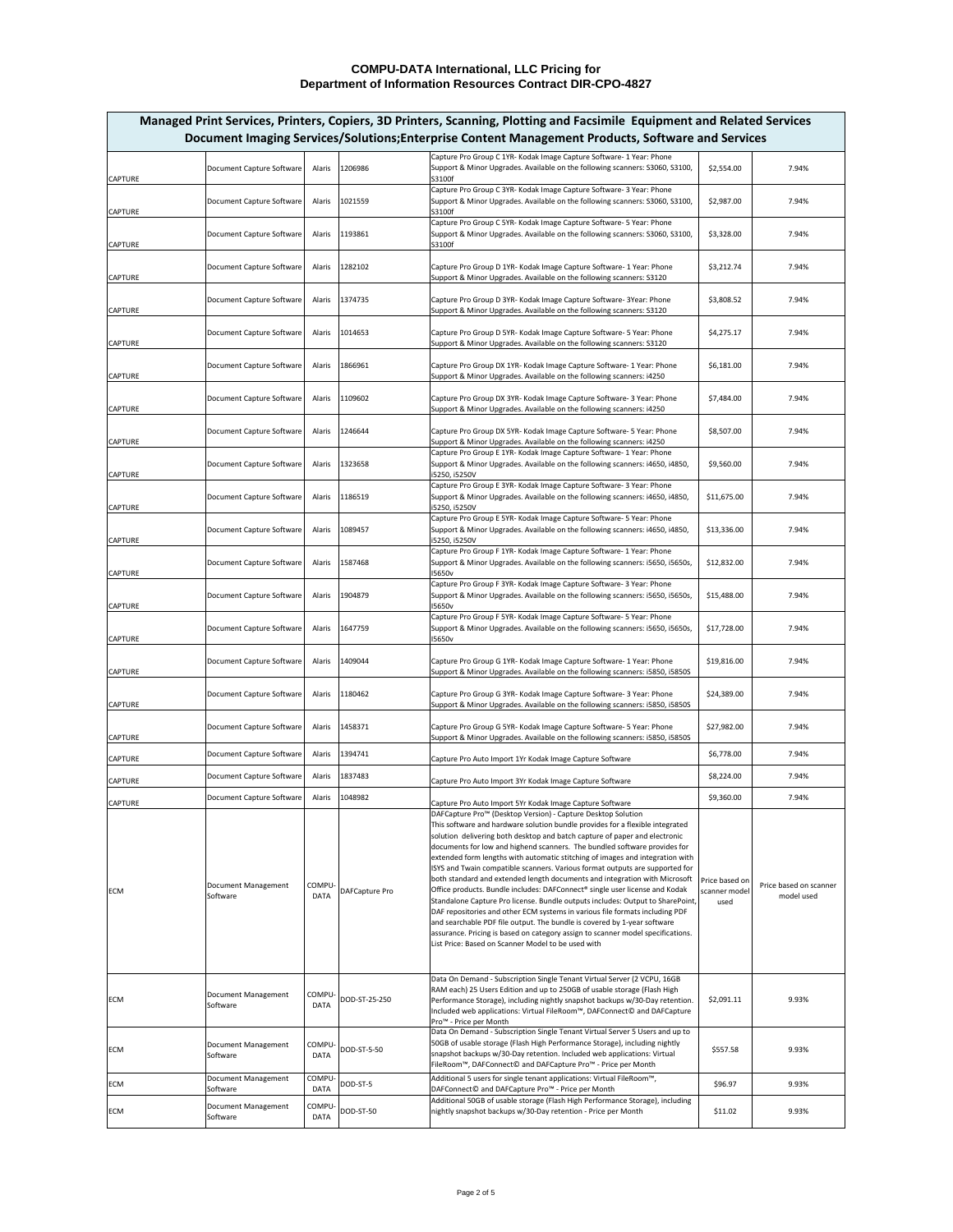|                                                              |                                                              |                         |                                          | Managed Print Services, Printers, Copiers, 3D Printers, Scanning, Plotting and Facsimile Equipment and Related Services<br>Document Imaging Services/Solutions; Enterprise Content Management Products, Software and Services                                                                                          |                          |                                                  |
|--------------------------------------------------------------|--------------------------------------------------------------|-------------------------|------------------------------------------|------------------------------------------------------------------------------------------------------------------------------------------------------------------------------------------------------------------------------------------------------------------------------------------------------------------------|--------------------------|--------------------------------------------------|
| <b>ECM</b>                                                   | Document Management<br>Software                              | COMPU-<br><b>DATA</b>   | DOD-MT-25-250                            | Data On Demand - Subscription Multitenant Shared VM 25 Users Edition and up<br>to 250GB of usable storage (Flash High Performance Storage), including nightly<br>snapshot backups w/30-Day retention. Included web applications: Virtual<br>FileRoom™, DAFConnect© and DAFCapture Pro™ - Price per Month               | \$1,655.56               | 9.93%                                            |
| <b>ECM</b>                                                   | Document Management<br>Software                              | COMPU-<br><b>DATA</b>   | DOD-MT-5-50                              | Data On Demand - Subscription Multitenant Shared VM 5 Users and up to 50GB<br>of usable storage (Flash High Performance Storage), including nightly snapshot<br>backups w/30-Day retention. Included web applications: Virtual FileRoom™,<br>DAFConnect© and DAFCapture Pro <sup>™</sup> - Price per Month             | \$446.28                 | 9.93%                                            |
| <b>ECM</b>                                                   | Document Management<br>Software                              | COMPU-<br><b>DATA</b>   | DOD-MT-5                                 | Additional 5 users for applications: Virtual FileRoom™, DAFConnect© and<br>DAFCapture Pro <sup>™</sup> - Price per Month                                                                                                                                                                                               | \$88.16                  | 9.93%                                            |
| <b>ECM</b>                                                   | Document Management<br>Software                              | COMPU-<br><b>DATA</b>   | DOD-MT-50                                | Additional 50GB of usable storage (Flash High Performance Storage), including<br>nightly snapshot backups w/30-Day retention - Price per Month                                                                                                                                                                         | \$11.02                  | 9.93%                                            |
| <b>WORKFLOW</b>                                              | <b>Workflow Automation</b>                                   | COMPU-<br><b>DATA</b>   | DOD-WKFLW-25                             | Data On Demand - Starter Edition, Subscription Workflow for up to 25 users.<br>Multitenant, Unlimited Apps and Workflows. No LDAP or SSO support. - Price<br>per year                                                                                                                                                  | \$1,333.33               | 9.93%                                            |
| <b>WORKFLOW</b>                                              | <b>Workflow Automation</b>                                   | COMPU-<br><b>DATA</b>   | DOD-WKFLW-30+                            | Data On Demand - Standard Edition, Subscription Workflow for up to 30 users<br>with increase to 100 users with additional licenses. Multitenant, Unlimited<br>Apps and Workflows. No LDAP or SSO support. - Price per year                                                                                             | \$3,200.00               | 9.93%                                            |
| <b>WORKFLOW</b>                                              | <b>Workflow Automation</b>                                   | COMPU-<br><b>DATA</b>   | DOD-WKFLW-E                              | Data On Demand - Enterprise Edition, Subscription Workflow for up to 100<br>users with increase to unlimited number of users with additional licenses.<br>Single Tenant Virtual Server, 2 VCPU, 8 GB RAM, 200 GB storage. LDAP, SSO<br>integration is possible. Requires part #DOD-WKFLW-CONF. - Price per year.       | \$10,200.00              | 9.93%                                            |
| <b>WORKFLOW</b>                                              | <b>Workflow Automation</b>                                   | COMPU-<br><b>DATA</b>   | DOD-WKFLW-LE                             | On Demand-Large Enterprise Edition, Subscription Workflow for up to 100 users<br>with increase to unlimited number of users with additional licenses. 1 cluster of<br>2 Single Tenant Virtual Server (2 VCPU, 8GB RAM each). LDAP and SSO<br>integration is possible. Requires part #DOD-WKFLW-CONF. - Price per year. | \$18,000.00              | 9.93%                                            |
| <b>WORKFLOW</b>                                              | <b>Workflow Automation</b>                                   | COMPU-<br><b>DATA</b>   | DOD-WKFLW-A5                             | Data On Demand - Subscription Workflow, 5 Additional User License Bundle -<br>Price per year                                                                                                                                                                                                                           | \$780.00                 | 9.93%                                            |
|                                                              |                                                              |                         |                                          | <b>ENTERPRISE CONTENT MANAGEMENT PRODUCTS, SOFTWARE, RELATED SERVICES</b>                                                                                                                                                                                                                                              |                          |                                                  |
| <b>RELATED SERVICES</b>                                      | <b>SUBCATEGORY</b>                                           | <b>BRAND</b>            | <b>PRODUCT PART</b><br><b>NUMBER/SKU</b> | <b>PRODUCT DESCRIPTION</b>                                                                                                                                                                                                                                                                                             | <b>MSRP</b>              | <b>DIR CUSTOMER</b><br><b>DISCOUNT% OFF MSRP</b> |
| <b>RELATED SERVICES</b>                                      | <b>EXAMPLE: Maintenance</b>                                  | N/A<br>Secure           | 5629                                     | 1 Year Extended Warranty                                                                                                                                                                                                                                                                                               | 5325.00                  | 40.00%                                           |
| <b>RELATED SERVICES</b>                                      | Support                                                      | Circle                  | <b>PS-REMOTE</b>                         | Professional Services: Remote, Per 8-hour day                                                                                                                                                                                                                                                                          | \$1,500.00               | 0.00%                                            |
| <b>RELATED SERVICES</b>                                      | Support                                                      | Secure<br>Circle        | <b>PS-ONSITE</b>                         | Professional Services: On-site, Per 8-hour day plus Travel Expenses                                                                                                                                                                                                                                                    | \$1,700.00               | 0.00%                                            |
| <b>RELATED SERVICES</b>                                      |                                                              |                         |                                          |                                                                                                                                                                                                                                                                                                                        |                          |                                                  |
| <b>RELATED SERVICES</b><br><b>RELATED SERVICES</b>           |                                                              |                         |                                          |                                                                                                                                                                                                                                                                                                                        |                          |                                                  |
| <b>RELATED SERVICES</b>                                      |                                                              |                         |                                          |                                                                                                                                                                                                                                                                                                                        |                          |                                                  |
|                                                              |                                                              | Alaris                  | 1244607                                  | SW Assure, CapPro Grp A 5Yr MA Kodak Software Maintenance                                                                                                                                                                                                                                                              | \$384.00                 | 2.98%                                            |
| <b>RELATED SERVICES</b>                                      | Software Assurance                                           |                         |                                          |                                                                                                                                                                                                                                                                                                                        |                          |                                                  |
| <b>RELATED SERVICES</b>                                      | Software Assurance                                           | Alaris<br>Alaris        | 1371293                                  | SW Assure, CapPro Grp A 3Yr MA Kodak Software Maintenance                                                                                                                                                                                                                                                              | \$264.00                 | 2.98%                                            |
| <b>RELATED SERVICES</b><br><b>RELATED SERVICES</b>           | Software Assurance<br>Software Assurance                     | Alaris                  | 1239490<br>1439272                       | SW Assure, CapPro Grp C 1Yr MA Kodak Software Maintenance<br>SW Assure, CapPro Grp B 3Yr MA Kodak Software Maintenance                                                                                                                                                                                                 | \$324.00<br>\$422.00     | 2.98%<br>2.98%                                   |
| <b>RELATED SERVICES</b>                                      | Software Assurance                                           | Alaris                  | 1779231                                  | SW Assur, CapPro Grp C 3Yr MA Kodak Software Maintenance                                                                                                                                                                                                                                                               | \$779.00                 | 2.98%                                            |
| <b>RELATED SERVICES</b>                                      | Software Assurance<br>Software Assurance                     | <b>Alaris</b><br>Alaris | 1454354                                  | SW Assur, CapPro Grp C 5Yr MA Kodak Software Maintenance                                                                                                                                                                                                                                                               | \$1,137.00               | 2.98%                                            |
| <b>RELATED SERVICES</b><br><b>RELATED SERVICES</b>           | Software Assurance                                           | Alaris                  | 1999135<br>1087816                       | SW Assure, CapPro Grp D 1Yr MA Kodak Software Maintenance<br>SW Assure, CapPro Grp D 3Yr MA Kodak Software Maintenance                                                                                                                                                                                                 | \$456.00<br>\$1,095.00   | 2.98%<br>2.98%                                   |
| <b>RELATED SERVICES</b>                                      | Software Assurance                                           | Alaris                  | 1304948                                  | SW Assu, CapPro Grp D 5 Yr MA Kodak Software Maintenance                                                                                                                                                                                                                                                               | \$1,596.00               | 2.98%                                            |
| <b>RELATED SERVICES</b><br><b>RELATED SERVICES</b>           | Software Assurance<br>Software Assurance                     | Alaris<br>Alaris        | 1000389                                  | SW Assure CapProGrp DX 1Yr MA Kodak Software Maintenance                                                                                                                                                                                                                                                               | \$978.00                 | 2.98%                                            |
| <b>RELATED SERVICES</b>                                      | Software Assurance                                           | Alaris                  | 1397868<br>1282615                       | SW Assure, CapProGrp DX 3Yr MA Kodak Software Maintenance<br>SW Assure CapProGrp DX 5 Yr MA Kodak Software Maintenance                                                                                                                                                                                                 | \$2,346.00<br>\$3,420.00 | 2.98%<br>2.98%                                   |
| <b>RELATED SERVICES</b>                                      | Software Assurance                                           | Alaris                  | 1445592                                  | SW Assure, CapPro Grp E 1Yr MA Kodak Software Maintenance                                                                                                                                                                                                                                                              | \$1,586.00               | 2.98%                                            |
| <b>RELATED SERVICES</b>                                      | Software Assurance                                           | Alaris                  | 1921550                                  | SW Assure, CapPro Grp E 3Yr MA Kodak Software Maintenance                                                                                                                                                                                                                                                              | \$3,806.00               | 2.98%                                            |
| <b>RELATED SERVICES</b><br><b>RELATED SERVICES</b>           | Software Assurance<br>Software Assurance                     | Alaris<br>Alaris        | 1386549<br>1807544                       | SW Assure, CapPro Grp E 5Yr MA Kodak Software Maintenance<br>SW Assure, CapPro Grp F 1Yr MA Kodak Software Maintenance                                                                                                                                                                                                 | \$5,550.00<br>\$2,344.00 | 2.98%<br>2.98%                                   |
| <b>RELATED SERVICES</b>                                      | Software Assurance                                           | Alaris                  | 1647866                                  | SW Assure, CapPro Grp F 3Yr MA Kodak Software Maintenance                                                                                                                                                                                                                                                              | \$5,132.00               | 2.98%                                            |
| <b>RELATED SERVICES</b><br><b>RELATED SERVICES</b>           | Software Assurance<br>Software Assurance                     | Alaris<br>Alaris        | 1358449<br>1946615                       | SW Assure, CapPro Grp F 5Yr MA Kodak Software Maintenance                                                                                                                                                                                                                                                              | \$7,484.00               | 2.98%<br>2.98%                                   |
| <b>RELATED SERVICES</b>                                      | Software Assurance                                           | Alaris                  | 1009422                                  | SW Assure, CapPro Grp G 1Yr MA Kodak Software Maintenance<br>SW Assure, CapPro Grp G 3Yr MA Kodak Software Maintenance                                                                                                                                                                                                 | \$3,429.00<br>\$8,231.00 | 2.98%                                            |
| <b>RELATED SERVICES</b>                                      | Software Assurance                                           | Alaris                  | 1075746                                  | SW Assure, CapPro Grp G 5Yr MA Kodak Software Maintenance                                                                                                                                                                                                                                                              | \$12,004.00              | 2.98%                                            |
| <b>RELATED SERVICES</b><br><b>RELATED SERVICES</b>           | Software Assurance<br>Software Assurance                     | Alaris<br>Alaris        | 1964394<br>1274281                       | SW Assure, CapPro Index 1Yr MA Kodak Software Maintenance<br>SW Assure, CapPro Index 3Yr MA Kodak Software Maintenance                                                                                                                                                                                                 | \$209.00<br>\$502.00     | 2.98%<br>2.98%                                   |
| <b>RELATED SERVICES</b>                                      | Software Assurance                                           | Alaris                  | 1036854                                  | SW Assure, CapPro Index 5Yr MA Kodak Software Maintenance                                                                                                                                                                                                                                                              | \$732.00                 | 2.98%                                            |
| <b>RELATED SERVICES</b>                                      | Software Assurance                                           | Alaris                  | 1017938                                  | SW Assure CapPro AutoImpt MA Kodak Software Maintenance                                                                                                                                                                                                                                                                | \$1,085.00               | 2.98%                                            |
| <b>RELATED SERVICES</b><br><b>RELATED SERVICES</b>           | Software Assurance<br>Software Assurance                     | Alaris<br>Alaris        | 1472018<br>1844331                       | SW Assure CapProAutoImpt3Yr MA Kodak Software Maintenance<br>SW Assure CapProAutoImpt5YrMA Kodak Software Maintenance                                                                                                                                                                                                  | \$2,603.00<br>\$3,796.00 | 2.98%<br>2.98%                                   |
|                                                              |                                                              |                         |                                          |                                                                                                                                                                                                                                                                                                                        |                          |                                                  |
|                                                              |                                                              |                         | <b>PRODUCT PART</b>                      | <b>MISCELLANEOUS/OTHER</b>                                                                                                                                                                                                                                                                                             |                          | <b>DIR CUSTOMER</b>                              |
| <b>RELATED SERVICES</b>                                      | <b>SUBCATEGORY</b>                                           | <b>BRAND</b>            | <b>NUMBER/SKU</b>                        | <b>PRODUCT DESCRIPTION</b><br>Professional Services - Price per day                                                                                                                                                                                                                                                    | <b>MSRP</b>              | <b>DISCOUNT% OFF MSRP</b>                        |
| <b>PROFESSIONAL SERVICES</b><br><b>PROFESSIONAL SERVICES</b> | <b>Professional Services</b><br><b>Professional Services</b> | Alaris N/A<br>COMPU-    | DOD-VFR-CONF                             | Delivers installation, configuration or training<br>DOD-Environment                                                                                                                                                                                                                                                    | \$2,600.00<br>\$1,500.00 | 2.98%<br>9.93%                                   |
| <b>PROFESSIONAL SERVICES</b>                                 | <b>Professional Services</b>                                 | <b>DATA</b><br>COMPU-   | DOD-WKFLW-CONF                           | VFR Configuration & Customer start-up.<br>DOD-Environment                                                                                                                                                                                                                                                              | \$2,100.00               | 13.90%                                           |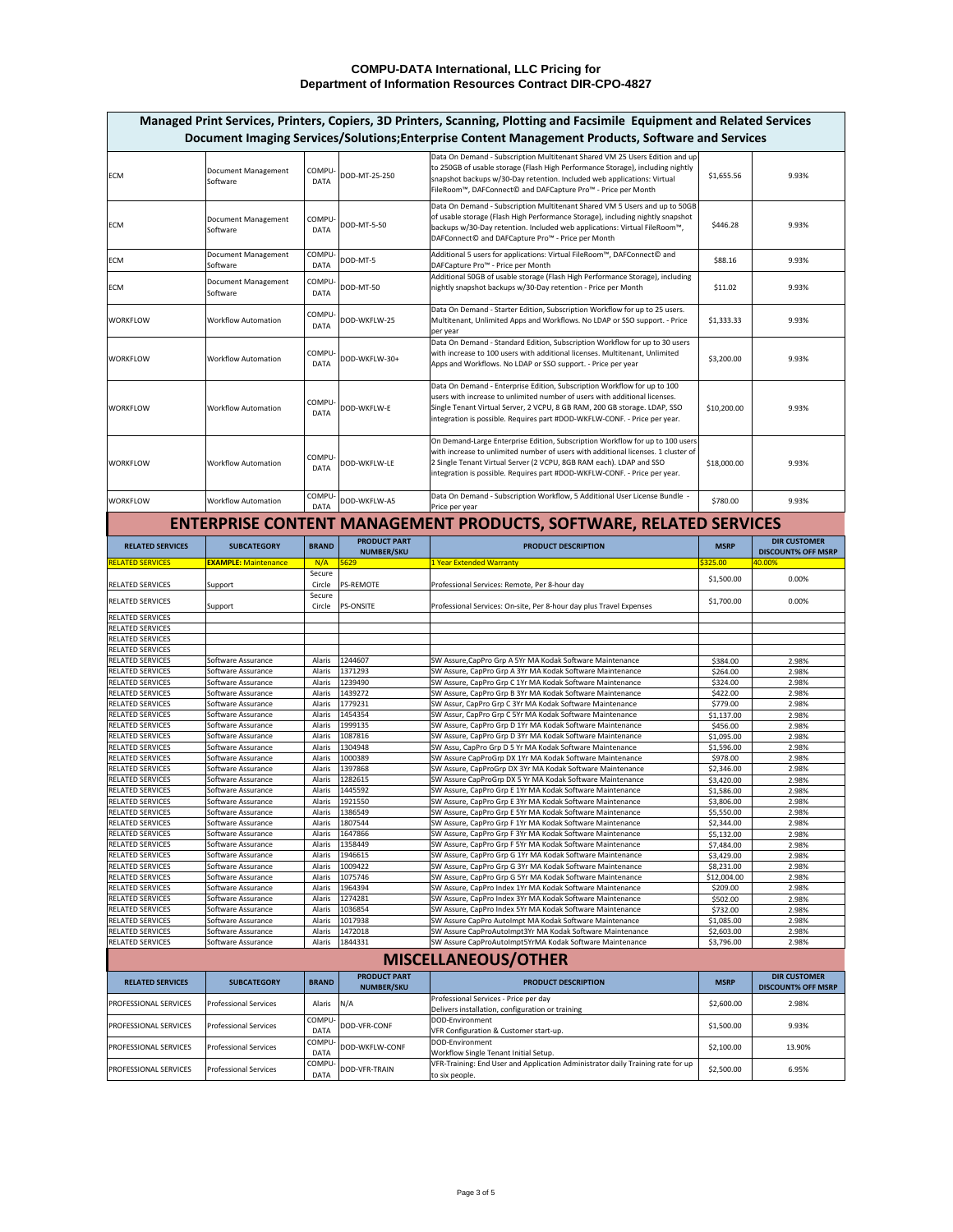| PROFESSIONAL SERVICES        | <b>Professional Services</b> | COMPU-<br><b>DATA</b> | <b>CDI-PROSERV</b> | Document Management Integrator Level 1: is for very complex custom<br>implementations. All skill level 1 resources have a minimum of a Bachelors of<br>Science in Computer Science or the equivalent, and a mandatory minimum of<br>five years work experience. Currently, our entire senior staff has experience in<br>Centralized and Distributed Capture, Enterprise Content Management,<br>Document Management, Enterprise Search, Classification and Taxonomy<br>Management experience. Price per Hour.                                                                                                                                                                                                                                                                                                                                                                                                                                                                                                               | \$200.00 | 4.96% |
|------------------------------|------------------------------|-----------------------|--------------------|----------------------------------------------------------------------------------------------------------------------------------------------------------------------------------------------------------------------------------------------------------------------------------------------------------------------------------------------------------------------------------------------------------------------------------------------------------------------------------------------------------------------------------------------------------------------------------------------------------------------------------------------------------------------------------------------------------------------------------------------------------------------------------------------------------------------------------------------------------------------------------------------------------------------------------------------------------------------------------------------------------------------------|----------|-------|
| PROFESSIONAL SERVICES        | <b>Professional Services</b> | COMPU-<br><b>DATA</b> | <b>CDI-PROSERV</b> | Project Management/Technology Services level 1 : is for very complex custom<br>system integration. The senior level engineer will have a minimum of a<br>Bachelors of Science in Computer Science or the equivalent, and a minimum of<br>five years of experience, in both hardware and operating systems arena. This<br>skill level also requires an intimate knowledge of Enterprise Content<br>Management, Document Management, Centralized and Distributed Capture,<br>Enterprise Search, Classification, Taxonomy Management and document<br>retrieval software applications. Working knowledge of Microsoft SharePoint®<br>and similar application is also required. Price per Hour.                                                                                                                                                                                                                                                                                                                                 | \$210.00 | 4.96% |
| <b>PROFESSIONAL SERVICES</b> | <b>Professional Services</b> | COMPU-<br><b>DATA</b> | <b>CDI-PROSERV</b> | Project Management/Technology Services level 2: is for Project Consulting and<br>Implementation of document conversion and information retrieval planning<br>which include complicated needs analysis, network systems, integration of<br>COTS or custom solutions or document conversion and retrieval solutions<br>strategies. These personnel have a minimum of a Bachelors Degree or the<br>equivalent, and a mandatory minimum of three years work experience in the<br>Enterprise Content Management or document conversion industry. This skill<br>level also requires an intimate knowledge of Centralized and Distributed<br>Capture, Enterprise Search, Classification, Taxonomy Management and<br>document retrieval software applications. Working knowledge of Microsoft<br>SharePoint <sup>®</sup> and similar application is also required. Price per Hour.                                                                                                                                                 | \$190.00 | 4.96% |
| <b>PROFESSIONAL SERVICES</b> | <b>Professional Services</b> | COMPU-<br><b>DATA</b> | <b>CDI-PROSERV</b> | Expert Imaging Engineer: Provide expertise in designing, configuring, and<br>implementing complex imaging solutions integrated based on Kodak Alaris and<br>VFR Capture Applications. Experience in content management systems projects<br>involving integration's of Line of Business systems and repositories and/or user<br>applications on distributed systems. Technically competent in network security<br>requirements, standards and protocols, ADS, security, Operating System, DB<br>and Web infrastructure reliability and maintainability, test and evaluation,<br>quality assurance, databases, and design integration engineering. Minimum<br>Experience: Five years of progressive experience in the field of information<br>technology, specifically focused on centralized and distributed capture projects.<br>Will have at least five years of experience in providing technical leadership to<br>clients with complex information management and/or document management<br>experience. Price per Hour. | \$230.00 | 4.96% |
| PROFESSIONAL SERVICES        | <b>Professional Services</b> | COMPU-<br><b>DATA</b> | <b>CDI-PROSERV</b> | Documentation Specialist/Technical Writer : is for the development and writing<br>of technical materials, such as Document Management business process<br>descriptions, equipment manuals, appendices, or operating and maintenance<br>instructions of software products. This person is responsible for and/or assists<br>in the layout work of the document and corresponding technical specifications<br>of integrations done for use by the end users. These personnel have a minimum<br>of a College Degree or the equivalent, and a mandatory minimum of 2 years<br>work experience in software documentation and technical writing. Price per<br>Hour.                                                                                                                                                                                                                                                                                                                                                              | \$110.00 | 4.96% |
| <b>PROFESSIONAL SERVICES</b> | <b>Professional Services</b> | COMPU-<br><b>DATA</b> | <b>CDI-PROSERV</b> | VFR Support Specialist : is for the support of requirements associated with the<br>capture and operation of the CDI's SaaS Product as needed by end users. This<br>person is responsible for and/or assists in the end user requirements of capture<br>and use of the product. These personnel have a minimum of 3 years work<br>experience with ECM, Capture or Imaging systems. Price per Hour.                                                                                                                                                                                                                                                                                                                                                                                                                                                                                                                                                                                                                          | \$75.00  | 4.96% |
| <b>PROFESSIONAL SERVICES</b> | <b>Professional Services</b> | COMPU-<br><b>DATA</b> | <b>CDI-PROSERV</b> | Software Quality Assurance and Tester Specialist : is for the development and<br>execution of software and business process test plans. This person is<br>responsible for and/or assists in the planning and execution of the test plan,<br>generates result reports and works with analysts to correct problems in the<br>software or business processes. These personnel have a minimum of a College<br>Degree or a mandatory minimum of 3 years work experience in software<br>testing or other type of testing experience involving electronics or business<br>related processes. Price per Hour.                                                                                                                                                                                                                                                                                                                                                                                                                      | \$95.00  | 4.96% |